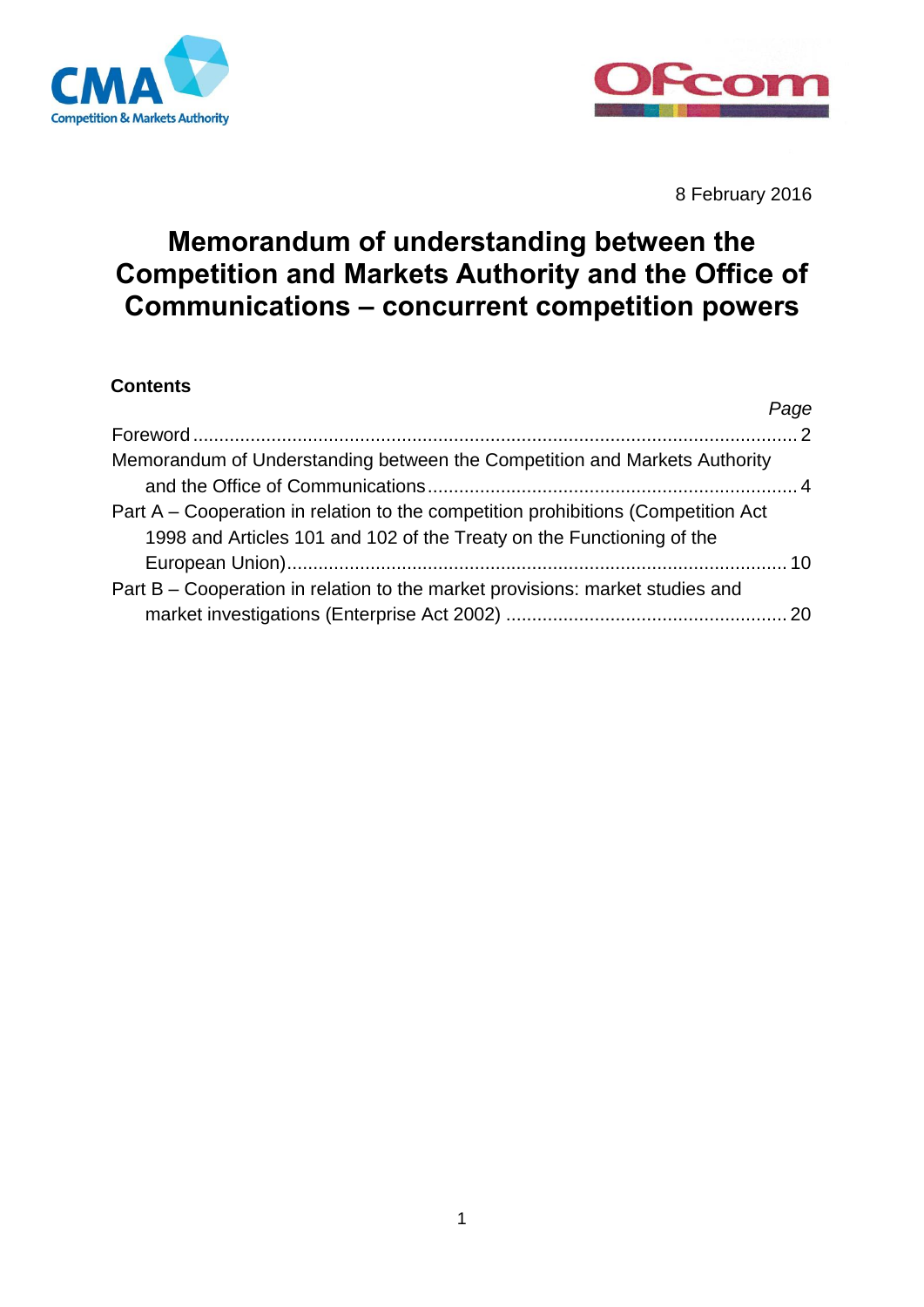## <span id="page-1-0"></span>**Foreword**

The changes to the United Kingdom's (UK) competition law system, introduced under the Enterprise and Regulatory Reform Act 2013 and in force since April 2014, are designed to improve the effectiveness of competition law enforcement in this country.

The Competition and Markets Authority (CMA) has competition law powers which apply across the whole economy. Sectoral regulators such as the Office of Communications (Ofcom) may exercise the competition law powers to enforce the prohibitions on anti-competitive agreements and on abuse of a dominant position, and to make market investigation references, concurrently with the CMA in those sectors for which they have responsibility.

The Enterprise and Regulatory Reform Act 2013 introduced a number of changes to enhance the working of concurrency and enable closer working between the CMA and sectoral regulators.

The CMA and the sectoral regulators have demonstrated their commitment to making the concurrency framework more effective through the establishment of the UK Competition Network (UKCN). This represents an enhanced forum for cooperation which will enable closer working with the objective of more consistent and effective use of competition powers across all sectors. In their statement of intent in December 2013, the members of the UKCN affirmed: 'The mission of the UKCN will be to promote competition for the benefit of consumers and to prevent anti-competitive behaviour both through facilitating use of competition powers and development of pro-competitive regulatory frameworks, as appropriate.<sup>1</sup>

This memorandum of understanding (MoU) represents a further stage in the process of cooperation between the CMA and the regulators, setting out more practical detail on how the CMA and Ofcom will work together within the framework of competition  $law<sup>2</sup>$ 

The main purpose of this MoU is to establish an understanding between the CMA and Ofcom as to how this closer working will work in practice. It draws on the legislation which sets out the formal framework for how concurrency will operate and also, importantly, sets out our bilateral commitment to look for opportunities to work together, including within the framework of the UKCN, to promote competition for the

<sup>&</sup>lt;sup>1</sup> UKCN, [Statement of Intent,](https://www.gov.uk/government/publications/uk-competition-network-statement-of-intent) 2 December 2013.

 $2$  This MoU does not relate to 'regulatory appeals' – that is, the separate role that the CMA has in considering appeals against, or references relating to, proposed direct regulatory action by Ofcom under the sectoral statutes. This is a separate role, to be undertaken by the CMA panel, and the CMA is committed to ensuring that its cooperation with Ofcom – whether under this MoU (and under comparable MoUs agreed with other sectoral regulators), through the UKCN, or otherwise in connection with their concurrent powers – will not impair the impartiality and fairness of the CMA's conduct of such regulatory appeals (or indeed of market or merger investigations undertaken by the CMA panel).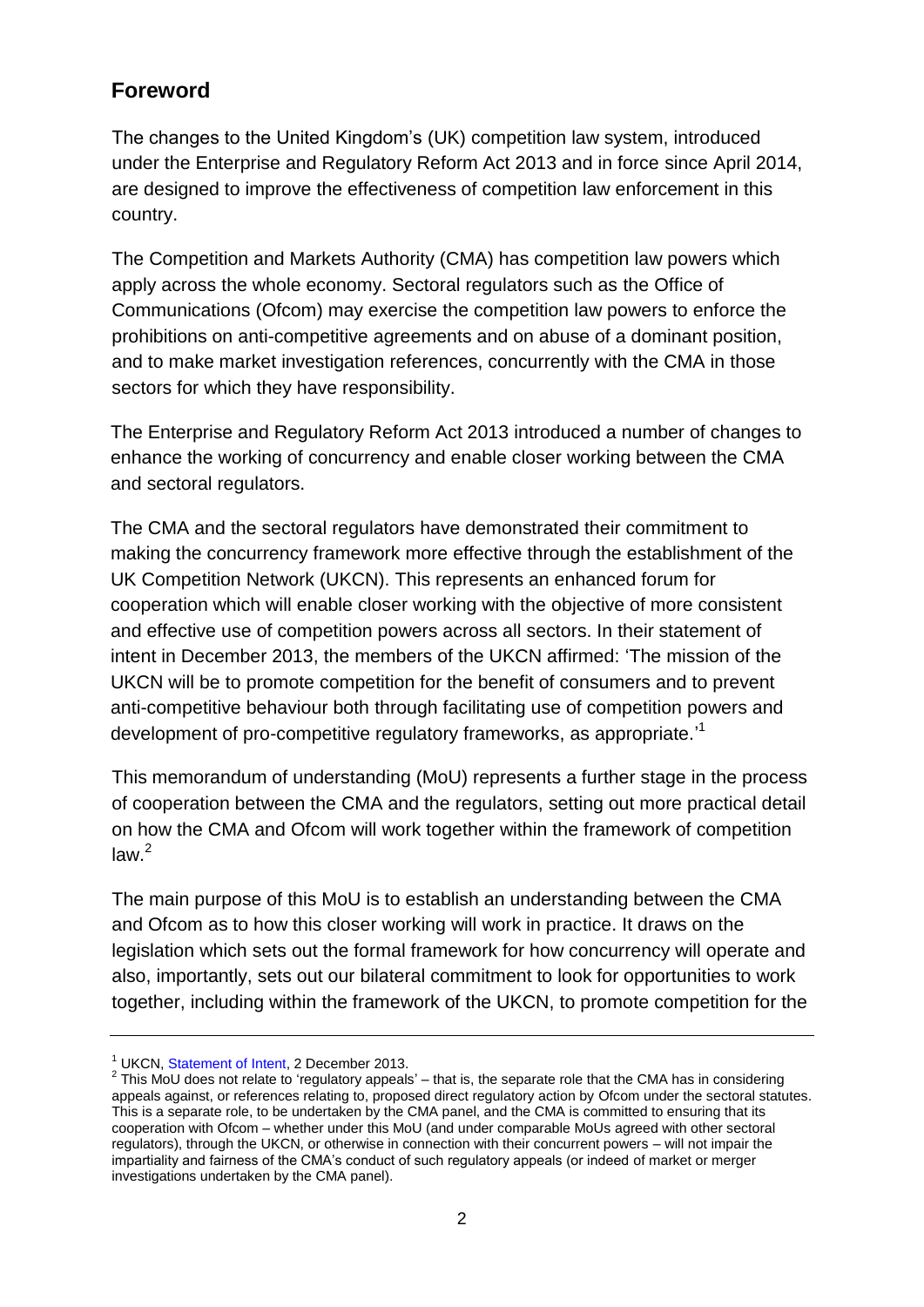benefit of consumers. We shall do this by the sharing of expertise, information, ideas and experience and each of us will commit to doing this efficiently and with a mutual regard for each other's statutory position and strategic objectives.

We believe that this MoU offers a valuable basis for that cooperation, in the interests of the CMA, Ofcom, the electronic communications, broadcasting and postal sectors and, most importantly of all, consumers.

**Alex Chisholm Sharon White** 

**CEO, CMA Chief Executive, Ofcom**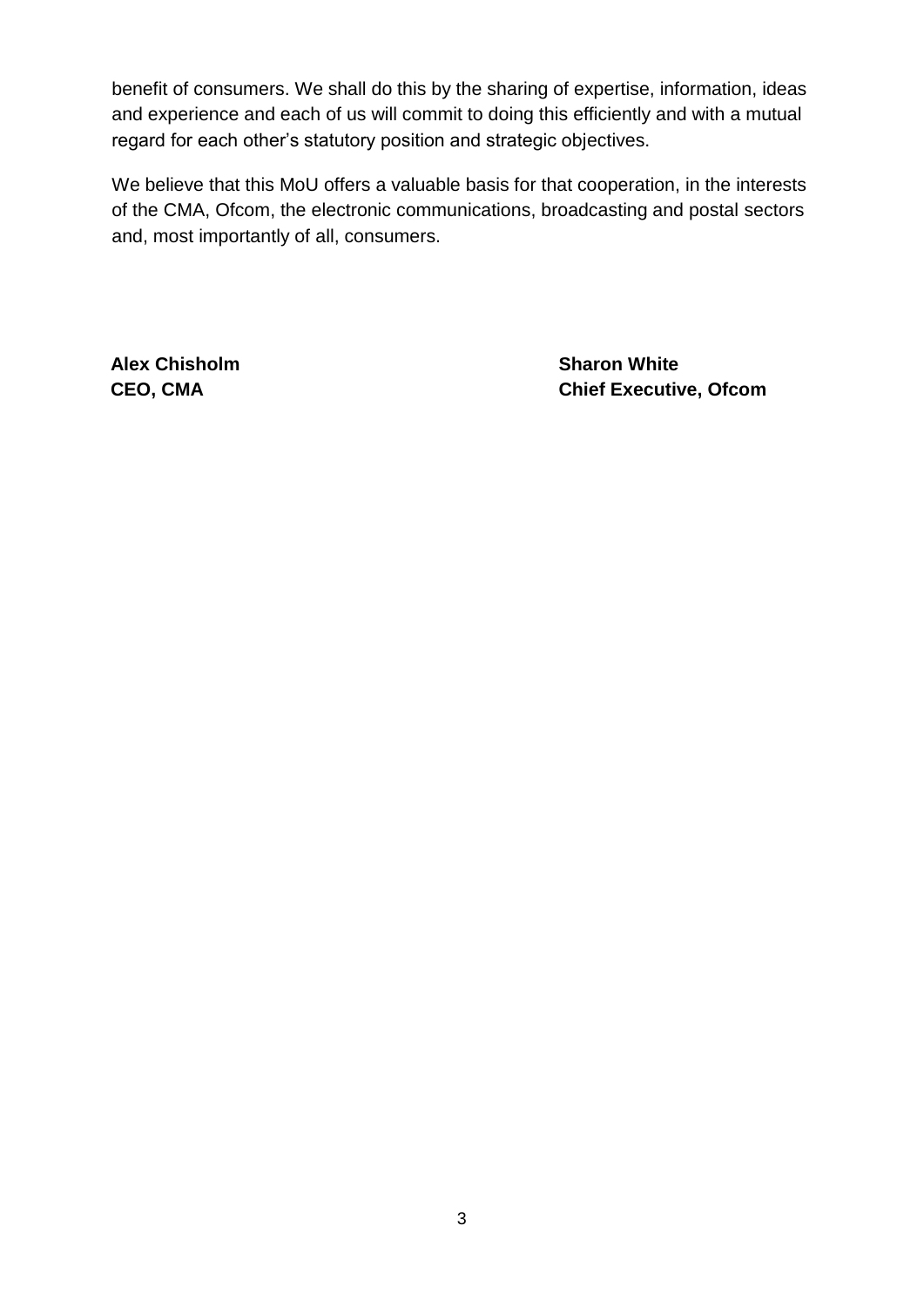# <span id="page-3-0"></span>**Memorandum of understanding between the Competition and Markets Authority and the Office of Communications**

### *Purpose of this memorandum of understanding*

- <span id="page-3-1"></span>1. This MoU sets out working arrangements between the CMA and Ofcom in relation to:
	- *(a)* their concurrent powers to apply the prohibitions on agreements that prevent, restrict or distort competition and on the abuse of a dominant position, under the Chapter I prohibition and the Chapter II prohibition of the Competition Act 1998 and under Article 101 and Article 102 of the Treaty on the Functioning of the European Union – referred to in this MoU as the 'competition prohibitions'; and
	- *(b)* their concurrent powers to undertake market studies, and to make references to the CMA for the constitution of a CMA group to conduct an in-depth market investigation into single or multiple markets for goods or services in the United Kingdom (UK) under the Enterprise Act 2002 – referred to in this MoU as the 'market provisions';

in the electronic communications, broadcasting and postal sectors.

- 2. This MoU is not intended to have legal effect.
- 3. This MoU is to be read alongside other material concerning the relations between the CMA and Ofcom, including: the Communications Act 2003; the Postal Services Act 2011; the Competition Act 1998; the Enterprise Act 2002; the Enterprise and Regulatory Reform Act 2013; the Competition Act 1998 and Other Enactments (Amendment) Regulations 2004; the Competition Act 1998 (Concurrency) Regulations 2014, referred to in this MoU as the concurrency regulations; the CMA's guidance on concurrent application of competition law to regulated industries, referred to in this MoU as the concurrency guidance,<sup>3</sup> and Ofcom's guidelines for the handling of competition complaints and complaints concerning regulatory rules.<sup>4</sup> This MoU supplements and does not supplant that material.
- 4. The arrangements covered by this MoU are, wherever possible, set out in terms providing sufficient flexibility for the relationship between Ofcom and the CMA to develop in the light of experience. The CMA and Ofcom commit to review these arrangements from time to time to evaluate their continuing

<sup>3</sup> CMA (2014), *[Regulated industries: Guidance on concurrent application of competition law to regulated](https://www.gov.uk/government/publications/guidance-on-concurrent-application-of-competition-law-to-regulated-industries)  [industries](https://www.gov.uk/government/publications/guidance-on-concurrent-application-of-competition-law-to-regulated-industries)* (CMA10).

<sup>4</sup> Ofcom (25 July 2012), *[Enforcement Guidelines](http://stakeholders.ofcom.org.uk/binaries/consultations/draft-enforcement-guidelines/annexes/Enforcement_guidelines.pdf)*.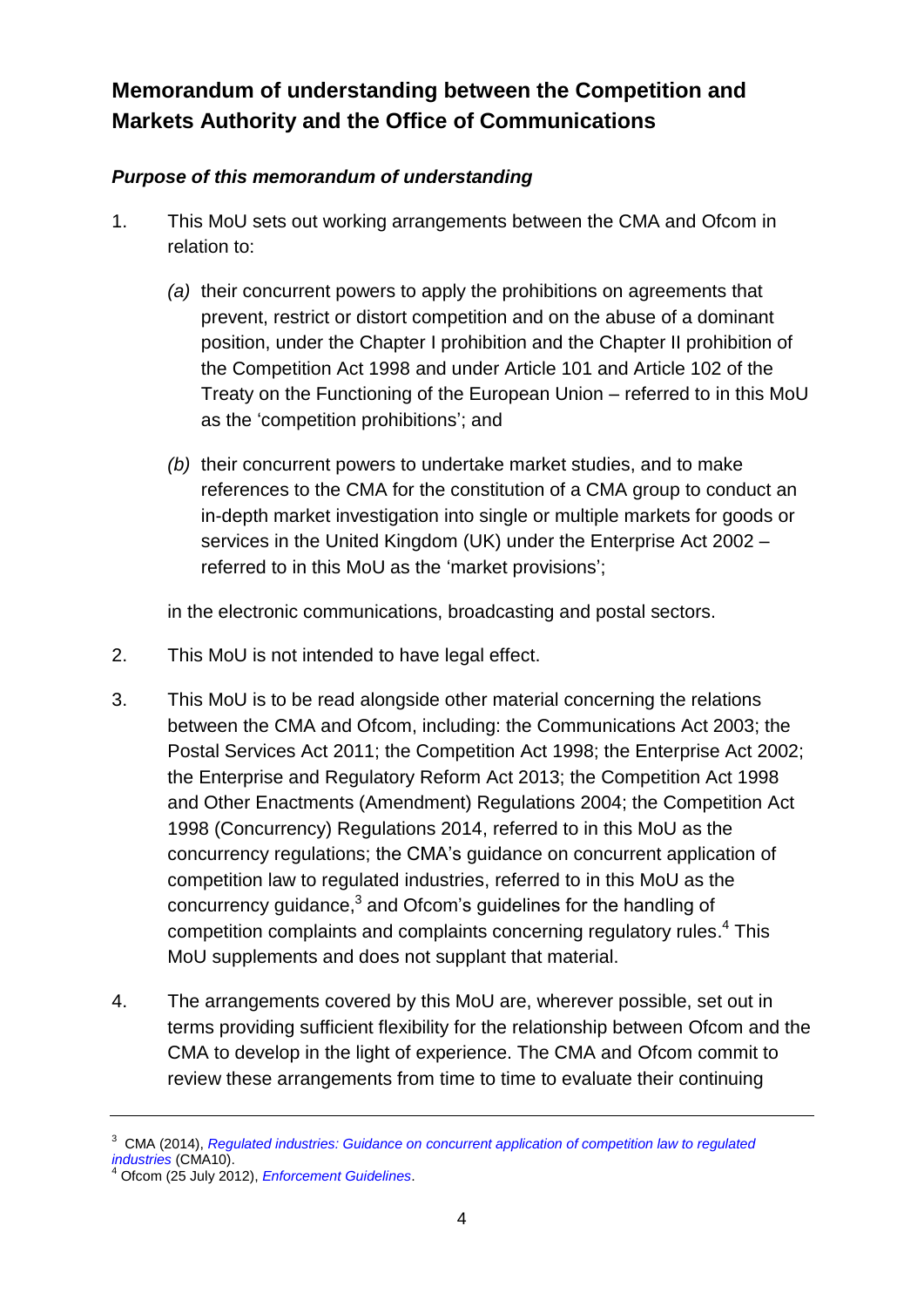fitness for purpose. Such review can be initiated at the request of the CMA, Ofcom or a member of the UKCN. This MoU may only be revised by agreement between the CMA and Ofcom.

- <span id="page-4-0"></span>5. Nothing in this MoU applies in relation to the functions of the CMA in its separate role of considering appeals against, or references related, to proposed action by Ofcom under the sectoral statutes. The CMA and Ofcom acknowledge the importance of maintaining the CMA's impartiality and fairness in carrying out those functions, and indeed of market or merger investigations undertaken by the CMA panel.
- 6. The arrangements between the CMA and Ofcom in relation to their concurrent consumer enforcement powers are set out in a separate MoU, and the CMA's guidance on merger jurisdiction and procedure sets out how the CMA and Ofcom will work together on mergers in the communications sectors.

### *Context*

7. This MoU operates within the framework of the legislative provisions referred to in paragraph [1](#page-3-1) and any other applicable sector-specific legislation from time to time.

#### *Role of the CMA*

- 8. The CMA is a non-ministerial department, established under the Enterprise and Regulatory Reform Act 2013.
- 9. The CMA works to promote competition for the benefit of consumers, both within and outside the UK, to make markets work well for consumers, businesses and the economy.
- 10. The CMA's statutory responsibilities, in so far as relevant to the matters that are the subject of this MoU, include:
	- *(a)* investigating where there may be breaches of the competition prohibitions; and
	- *(b)* conducting market studies and market investigations where there may be competition and consumer problems.
- 11. In connection with its statutory responsibilities, the CMA will cooperate with sectoral regulators and encourage sectoral regulators to use their powers, including their power to apply the competition prohibitions, in the interests of competition for the benefit of consumers.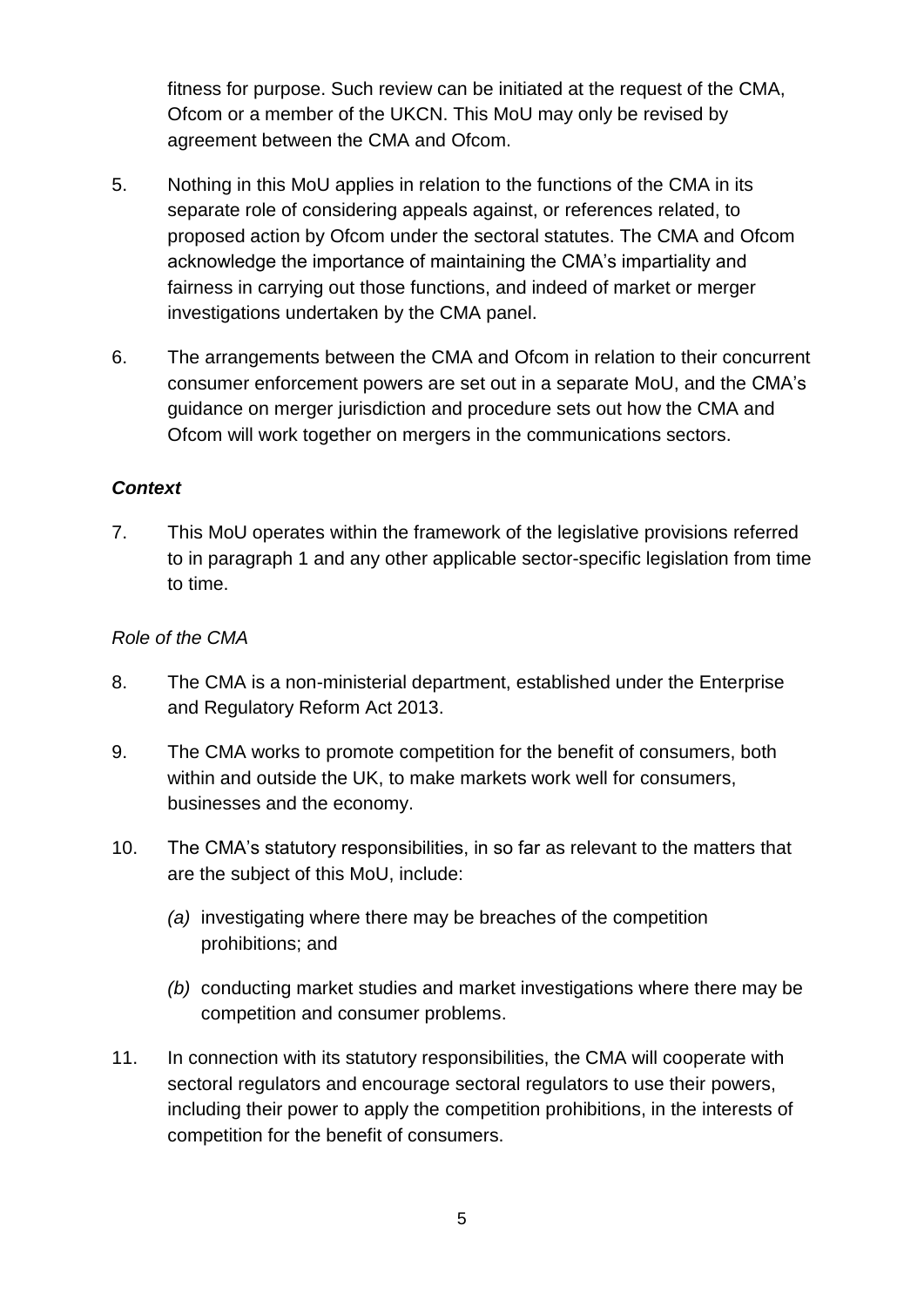#### *Role of Ofcom*

- 12. Ofcom is the independent national regulatory authority for the UK's communications industries, with responsibilities across broadcasting (television and radio), telecommunications, spectrum and postal services. Ofcom is also a national competition authority with concurrent powers with the CMA to enforce competition law in the sectors which it regulates.
- 13. Ofcom's principal duties, set out in the Communications Act 2003, are to further the interests of citizens in relation to communications matters and to further the interests of consumers in relevant markets, where appropriate by promoting competition.
- 14. In relation to postal services, Ofcom's primary duty is to carry out its functions in a way that it considers will secure the provision of a universal postal service. Where it appears to Ofcom that, in relation to the carrying out of any of its functions in relation to postal service, that any of the general duties (including the principal duties set out above) conflict with its duty under section 29(1) of the Postal Services Act 2011 to secure the provision of a universal postal service, Ofcom must give priority to that latter duty.
- 15. Ofcom's role includes securing:
	- the optimal use for wireless telegraphy of the electro-magnetic spectrum;
	- that a wide range of electronic communications services is available throughout the UK;
	- that a wide range of TV and radio services of high quality and wide appeal are available in the UK;
	- that sufficient plurality in the providers of different television and radio services is maintained;
	- adequate protection for members of the public and others against offensive or harmful material;
	- that a universal postal service is provided in the UK; and
	- adequate protection for members of the public and others against unfair treatment in programmes or unwarranted infringement of privacy.
- 16. Pursuant to section 371(10) of the Communications Act 2003, the duties set out above do not apply when Ofcom is carrying out its concurrent functions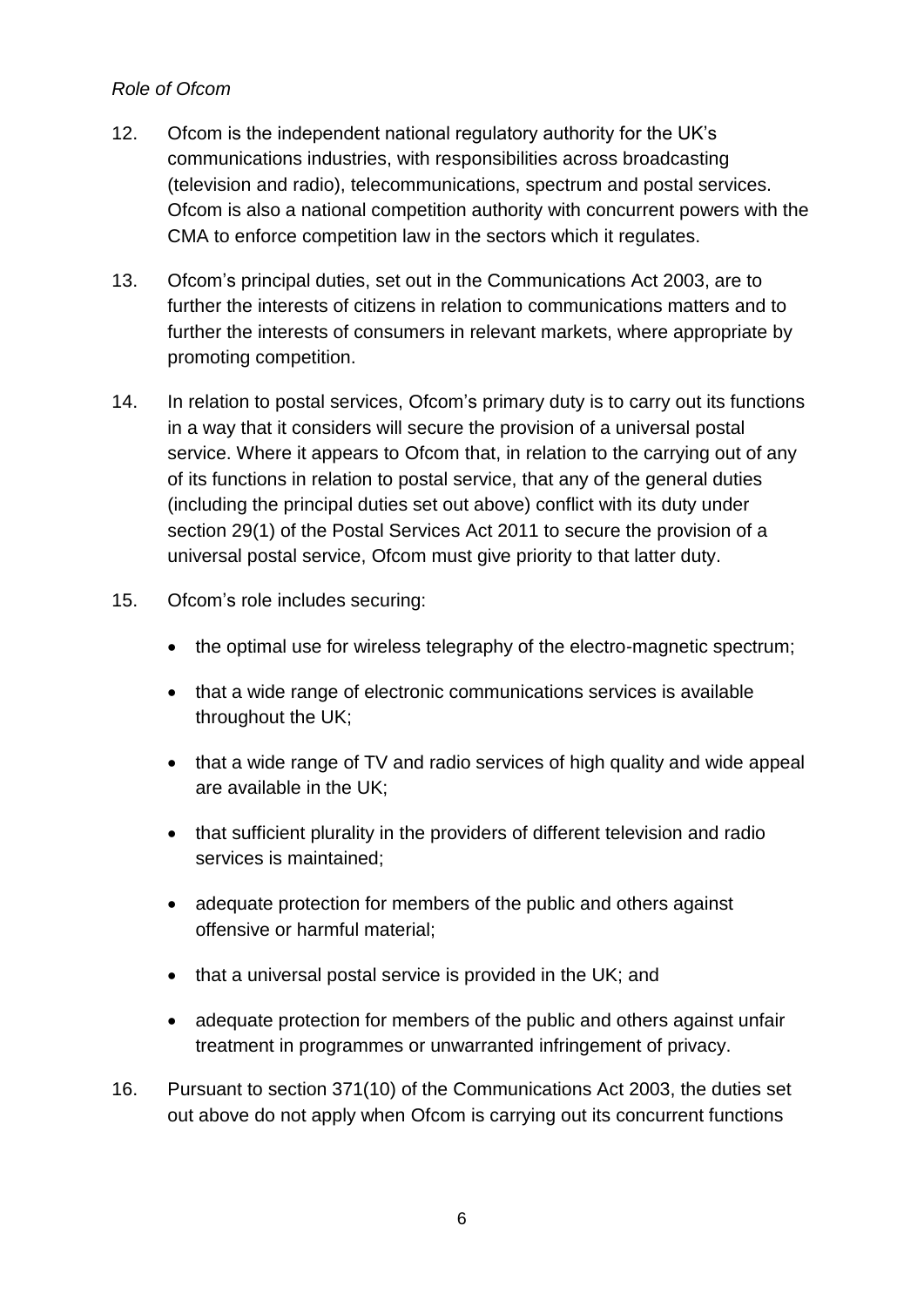under the Competition Act 1998 or Article 101 and 102 of the Treaty on the Functioning of the European Union.<sup>5</sup>

#### *Aims*

- 17. The Enterprise and Regulatory Reform Act 2013, as well as establishing the CMA, made provision for the better working of the CMA's and the sectoral regulators' concurrent powers in the regulated sectors; specifically, the Act: 'strengthens the role of the CMA and enhances the emphasis on early and proper consideration of the use of anti-trust powers (under Part 1 of the CA 1998 (i.e. the competition prohibitions) by the sector regulators.<sup>6</sup>
- 18. It is one of the strategic goals of the CMA, announced on its establishment on 1 October 2013, to extend the frontiers of competition into new areas, including by working with sectoral regulators to ensure fuller use of competition law and policy in sectoral markets.<sup>7</sup>
- 19. The government's strategic steer to the CMA, issued on 1 December 2015, says that the CMA should build 'a strong dialogue with sectoral regulators using the UKCN to ensure that the overall competition regime is coordinated and regulatory practices complement each other.<sup>8</sup>
- 20. The sectoral regulators and the CMA, working together in the UKCN established in 2013 (with Monitor having observer status), declared that: 'The mission of the UKCN will be to promote competition for the benefit of consumers and to prevent anti-competitive behaviour both through facilitating use of competition powers and development of procompetitive regulatory frameworks, as appropriate.' 9
- 21. The CMA and Ofcom seek to use their respective powers to achieve more competitive outcomes in the electronic communications, broadcasting and postal sectors for the benefit of consumers so as to make markets in those sectors work well for consumers, businesses in the sector and businesses that use those services and the economy in which those services play an important part. It is the view of the CMA and Ofcom that such competitive outcomes can be achieved by various tools, including: their concurrent

 $5$  Save that Ofcom is permitted to have regard to any of the matters in respect of which a duty is imposed by section 3(1) to (4) of the [Communications Act 2003](http://www.legislation.gov.uk/ukpga/2003/21/contents) or section 29 of th[e Postal Services Act 2011](http://www.legislation.gov.uk/ukpga/2011/5/contents) if it is a matter to which the CMA is entitled to have regard in the carrying out of its competition law functions – see section 371(11) of the Communications Act 2003.

<sup>&</sup>lt;sup>6</sup> [Enterprise and Regulatory Reform Act 2013 Explanatory Notes,](http://www.legislation.gov.uk/ukpga/2013/24/notes) paragraph 370.

<sup>7</sup> Statement by Alex Chisholm, Chief Executive of the CMA, [CMA mission and strategy](https://www.gov.uk/government/speeches/cma-mission-and-strategy)*,* 1 October 2013.

<sup>8</sup> Department for Business, Innovation and Skills, *Strategic Steer for the Competition and Markets Authority*, in Annex A to the *[Government's response to the Consultation on the Strategic Steer to the CMA](https://www.gov.uk/government/consultations/competition-regime-competition-and-markets-authority-governments-strategic-priorities)*, 1 December 2015, page 11

UKCN, [Statement of Intent,](https://www.gov.uk/government/publications/uk-competition-network-statement-of-intent) 2 December 2013.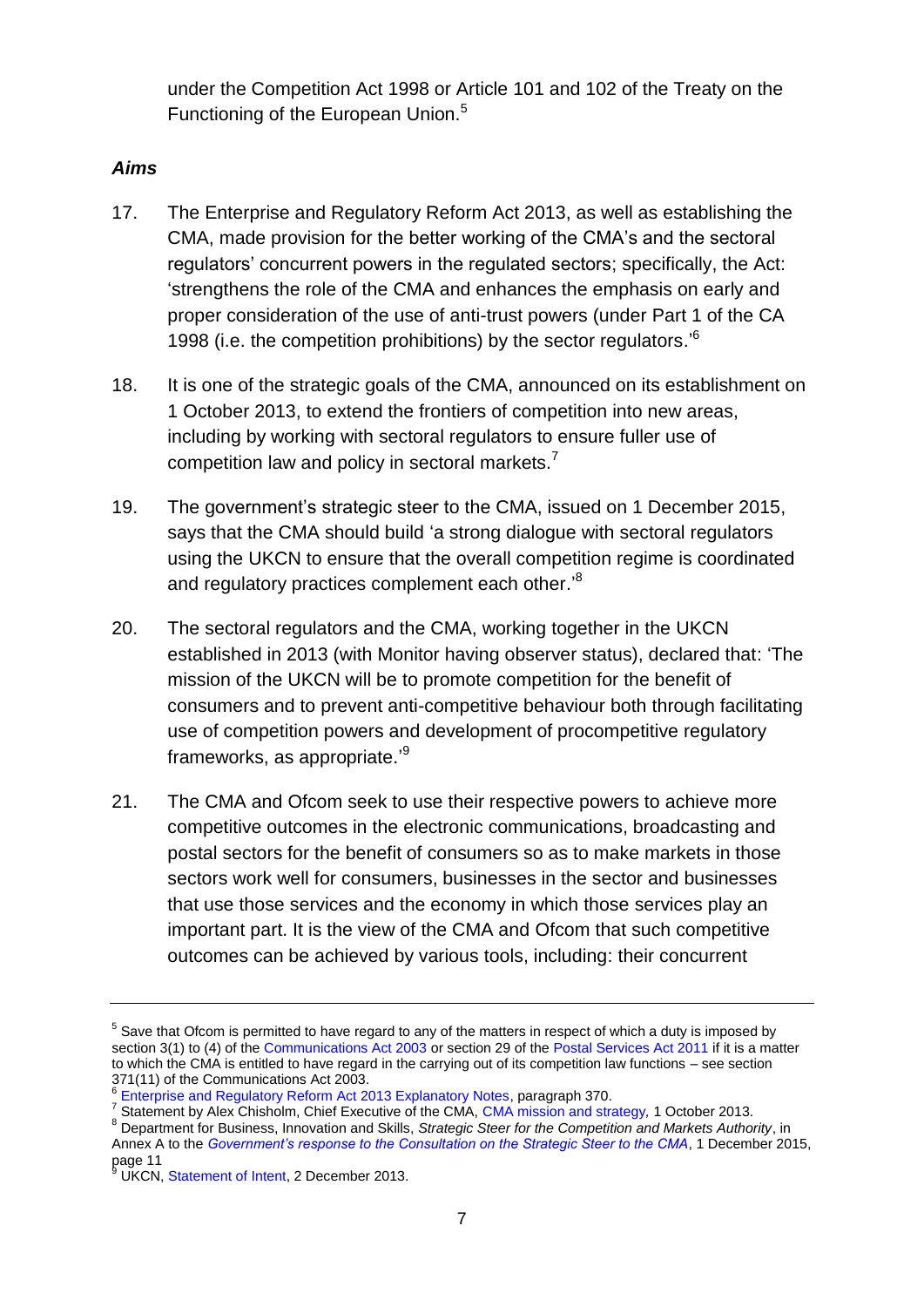competition law powers under the competition prohibitions, the market provisions and merger control, but also through other tools such as direct regulatory action by Ofcom including through enforcement of regulatory obligations (for example, in providing for third party access to networks) and liberalisation measures introduced under national and European Union legislation.

- 22. This MoU aims to further the attainment of these objectives, and to make the changes introduced by the Enterprise and Regulatory Reform Act 2013 work effectively, maximising the complementary skills of the CMA and Ofcom, including through:
	- *(a)* promoting cooperation and coordination between the CMA and Ofcom when dealing with cases of suspected anti-competitive behaviour for which they have concurrent powers;
	- *(b)* promoting cooperation and coordination between the CMA and Ofcom when dealing with market studies and market investigation references for which they have concurrent powers;
	- *(c)* facilitating the efficient and effective handling of cases of suspected anticompetitive behaviour within the electronic communications, broadcasting and postal services markets;
	- *(d)* avoiding duplication of activity, wherever possible; and
	- *(e)* ensuring transparency as to the respective roles of the CMA and Ofcom for individuals and consumers affected.

#### *General cooperation*

- 23. In addition to the provisions for cooperation between the CMA and Ofcom specific to particular powers of the CMA and Ofcom, as set out in this MoU, the CMA and Ofcom are committed to the following general principles and practices for cooperation between themselves in respect of the sectors for which Ofcom has responsibility.
- 24. Officials of the CMA and Ofcom will meet and communicate, at appropriate levels of seniority, to discuss matters of mutual interest, both through the UKCN and bilaterally. A framework for such meetings will, as far as possible, be determined in advance so as to ensure attendance at the appropriate level and expertise.
- 25. The CMA and Ofcom will, in respect of the electronic communications, broadcasting and postal sectors, always consult each other: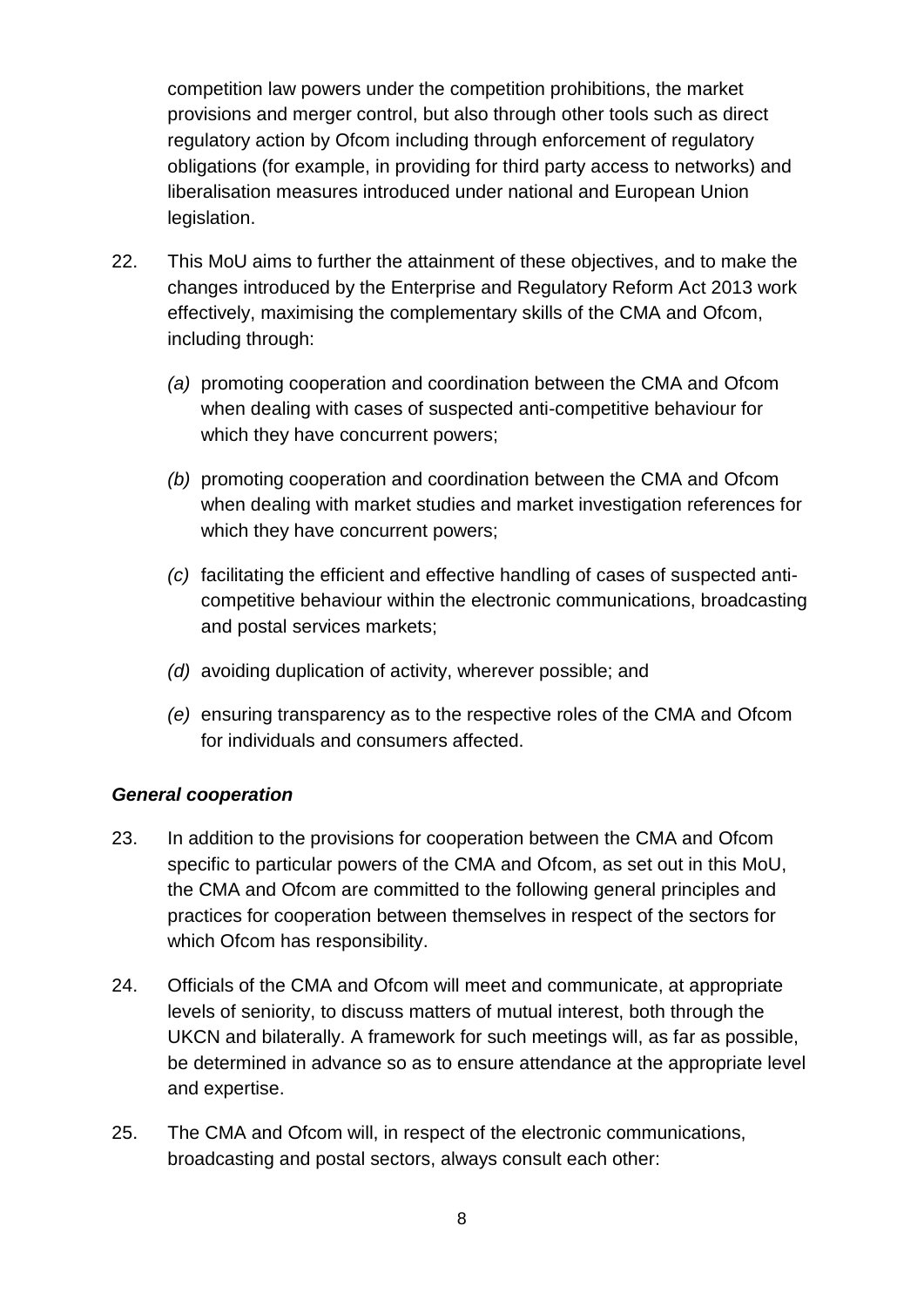- *(a)* before the initial exercise of concurrent competition law powers in all cases where it appears that they have concurrent jurisdiction and where there are reasonable grounds for suspecting an infringement of the competition prohibitions; and
- *(b)* before launching a market study under the Enterprise Act 2002.<sup>10</sup>
- 26. Where either the CMA or Ofcom exercises its concurrent powers, the CMA and Ofcom will, to the extent permitted by law, engage with each other in open dialogue and by sharing relevant information as appropriate. This engagement may include attendance at internal meetings held by the investigating authority (ie the authority to which a case is allocated) by the supporting authority (ie the other authority which would be competent to exercise concurrent powers in relation to the case), in order to discuss the case as envisaged at paragraph 3.31 of the concurrency guidance. The supporting authority will not generally attend the investigating authority's constitutional decision-making meetings, meetings of governance bodies or meetings with external parties such as those under investigation or complainants. Attendance by the supporting authority at any meeting is at the discretion of the investigating authority.
- 27. The CMA and Ofcom will consult each other at an early stage on any issues that might have significant implications for the other. For example, where the CMA undertakes a market study which relates to a sector other than the electronic communications, broadcasting and postal sectors but which may have a significant impact on any of those sectors, the CMA will inform Ofcom and share appropriate information relating to that market study with Ofcom to the extent permitted by law.
- 28. Within the spirit of broader collaboration for the purposes of the promotion of competitive outcomes, the CMA and Ofcom will commit to discuss and share other relevant information, where legally permissible to do so, but subject to the need not to impair the impartiality and fairness of the CMA in carrying out the functions referred to in paragraph [5](#page-4-0) of this MoU.

 $10$  Instigation of a market study occurs on the publication of a market study notice, as defined in section 130A of the [Enterprise Act 2002.](http://www.legislation.gov.uk/ukpga/2002/40/contents)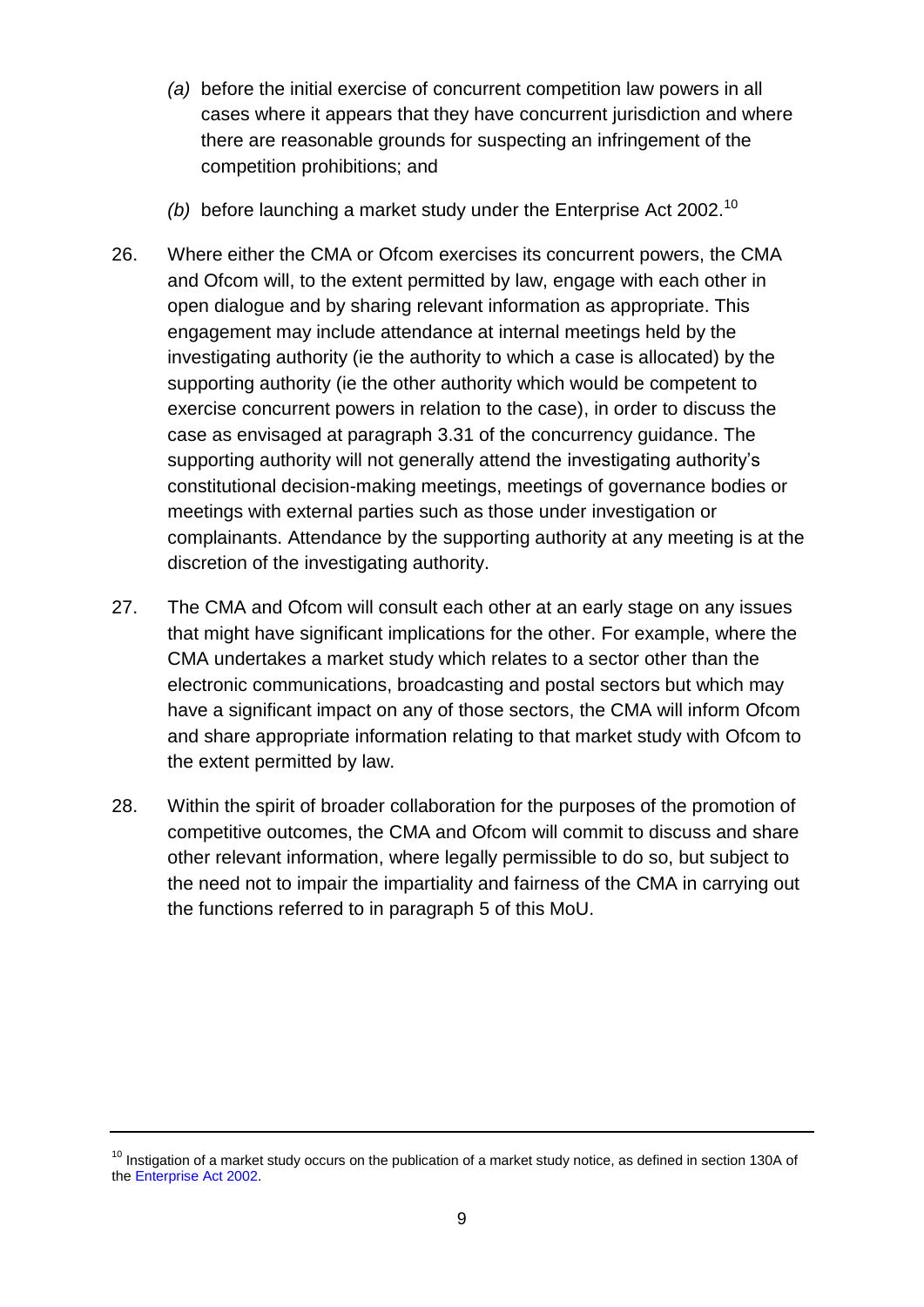# <span id="page-9-0"></span>**Part A – Cooperation in relation to the competition prohibitions (Competition Act 1998 and Articles 101 and 102 of the Treaty on the Functioning of the European Union)**

#### *Case allocation*

#### *Basis of allocation*

- 29. The CMA and Ofcom will endeavour to reach agreement on which authority will exercise its concurrent competition powers in respect of any particular case, under regulation 4(2) of the concurrency regulations. They will do so in a spirit of constructiveness and cooperation, while acknowledging the CMA's ultimate powers under regulations 5 and 8 of the concurrency regulations.
- 30. Their determination of which authority will exercise its powers will be based on assessing which authority is better placed to exercise those powers, having regard to the factors set out in paragraph 3.22 of the concurrency guidance. Specifically, the factors include:
	- the sectoral knowledge of a regulator and the CMA:
	- whether the case affects more than one regulated sector and/or nonregulated sectors not subject to competition law;
	- previous contacts between the parties or complainants and a regulator or the CMA;
	- experience with dealing with any of the undertakings which may be involved in the proceedings;
	- experience with dealing with any similar issues which may be involved in the proceedings;
	- whether the CMA considers it necessary to exercise Part 1 functions in relation to a case in order to develop UK competition policy or to provide a greater deterrent and precedent effect for the benefit of competition and consumers, either within the relevant regulated sector, or more widely;
	- whether the case being allocated to the CMA and supported by the relevant regulator (or vice versa) will provide the best combination of competition and sector-specific expertise.
- 31. The CMA and Ofcom envisage that other factors may appear relevant in the light of practical experience and that, if so, such factors may be chosen to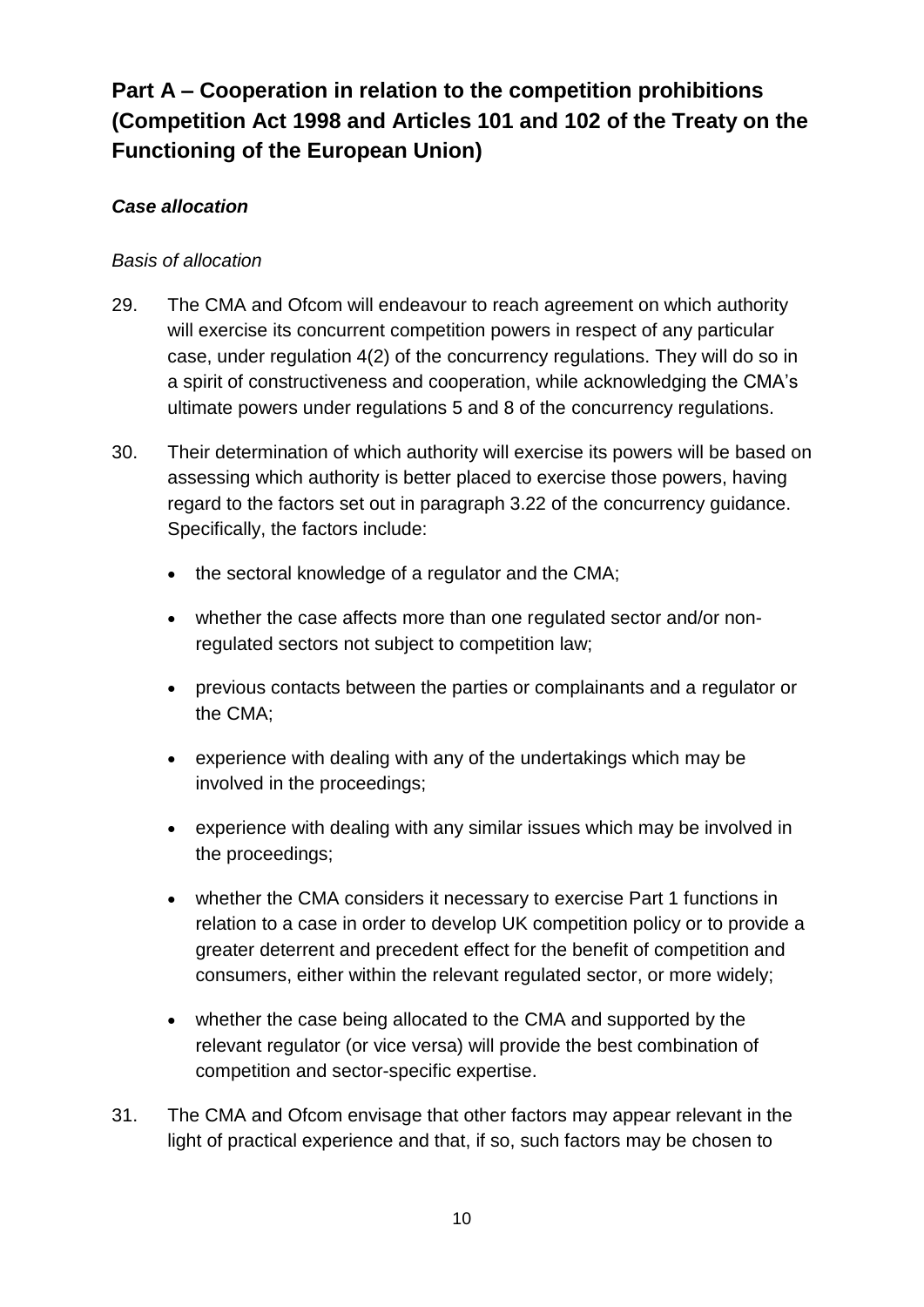supplement or supplant the factors set out above and in paragraph 3.22 of the concurrency guidance.

### *Procedure for allocation*

- <span id="page-10-0"></span>32. Where either the CMA or Ofcom has decided, on the basis of information in its possession, that there are reasonable grounds for suspecting that one of the competition prohibitions has been infringed (the reasonable suspicion test).<sup>11</sup> in relation to the electronic communications, broadcasting and postal services sectors, it will disclose to the other (ie receiving authority) sufficient information:
	- *(a)* to enable the receiving authority to understand the basis on which the disclosing authority has decided that the reasonable suspicion test is met; and
	- *(b)* for there to be an informed discussion on which authority (if either) is best placed to proceed in respect of the case.
- 33. The disclosing authority will provide this information within ten working days after it has decided that the reasonable suspicion test is met, whether or not it proposes to exercise concurrent powers.<sup>12</sup> Nothing in this paragraph prevents the CMA and Ofcom discussing the case prior to such a decision, subject to paragraph [46](#page-12-0) below.
- 34. Within seven working days from receipt of the information described under paragraph 32, the receiving authority will respond in writing, settling out its initial view on the case and how it should be allocated and identifying any further information which it requires.
- 35. The CMA and Ofcom will endeavour to agree which authority will exercise its concurrent competition powers in relation to the case, as provided for in regulation 4(2) of the concurrency regulations, as soon as possible and in any event no later than one month from disclosure of the information described under paragraph [32.](#page-10-0) Other than in exceptional circumstances (which shall be set out in writing), the CMA will initiate the procedure set out in regulation 5 of the concurrency regulations if agreement is not reached within two months of the disclosing authority first receiving sufficient information in connection with a complaint to enable it to decide that the reasonable suspicion test is met.
- 36. The procedure for agreeing the transfer of a case that is already in progress from the CMA to Ofcom, or from Ofcom to the CMA, is as set out in

<sup>&</sup>lt;sup>11</sup> As provided in section 25 of the [Competition Act 1998.](http://www.legislation.gov.uk/ukpga/1998/41/contents)

 $12$  As provided in regulation 9 of the Concurrency Regulations.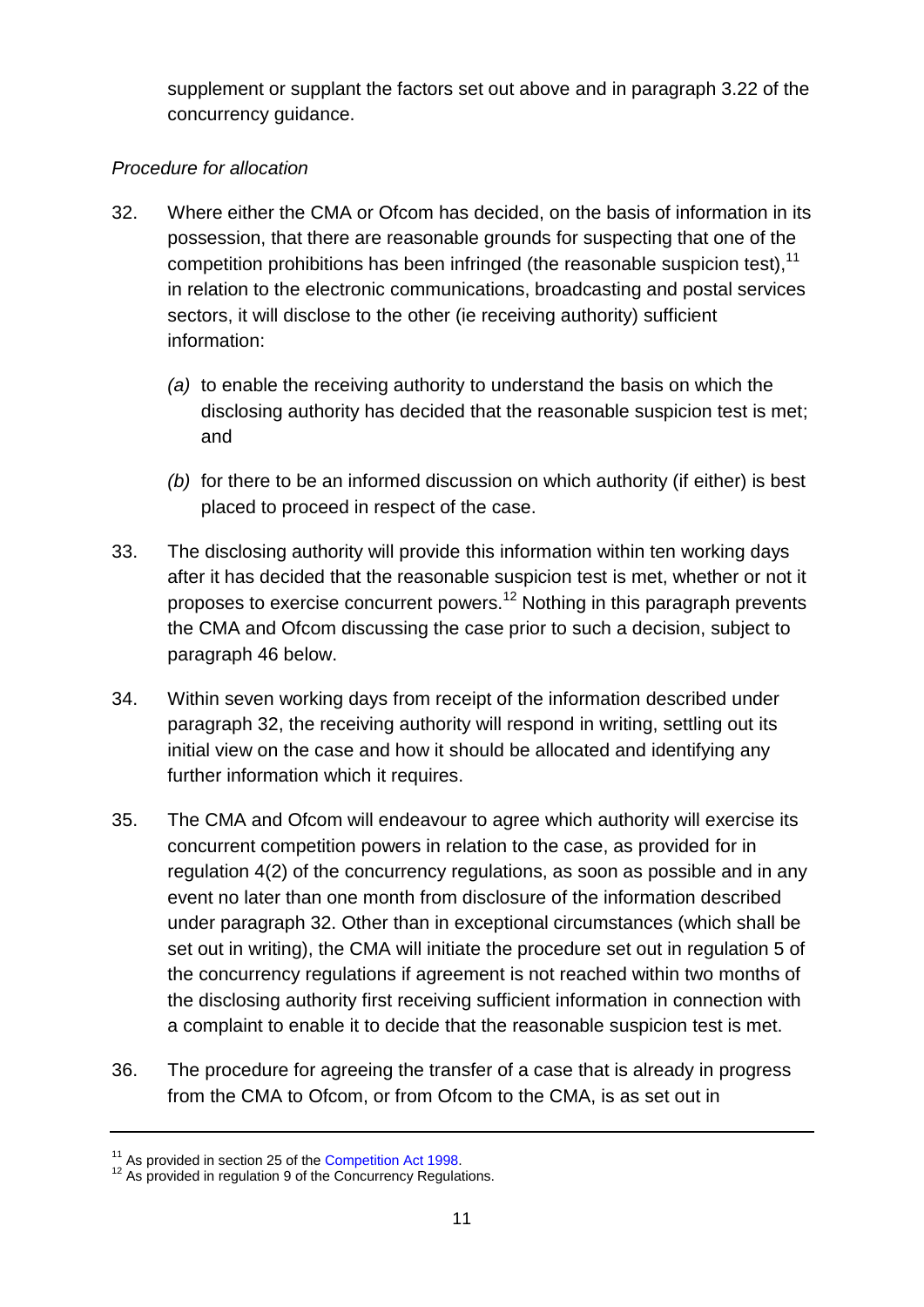regulation 7 of the concurrency regulations and in paragraph 3.32 of the concurrency guidance.

<span id="page-11-0"></span>37. The procedure for the CMA to direct the transfer to itself from Ofcom, of a case that is already in progress, is as set out in regulation 8 of the concurrency regulations.

#### *Implications of allocation*

- 38. Any agreement or determination as to case allocation, under regulations 4, 5, 7 or 8 of the concurrency regulations, shall be notified to the person who has provided the information resulting in the case (for example, the person making a complaint), and so far as appropriate and lawful to any other affected person, by the authority which is exercising its concurrent competition powers in relation to the case, as soon as reasonably practicable.
- 39. Case allocation determines which of the CMA and Ofcom is to exercise concurrent functions and make any decisions under the competition prohibitions. The CMA or Ofcom will be publicly identified as having such responsibility if and when any such investigation is announced. The CMA and Ofcom envisage that, whichever authority has responsibility for a particular case, they and their officials will work cooperatively with each other on the case, pooling their expertise including as described in paragraphs [54](#page-15-0) to [60](#page-16-0) of this MoU and in paragraph 3.33 to 3.35 of the concurrency guidance.

#### *Sharing information*

#### *Principles of information sharing*

- <span id="page-11-1"></span>40. The effective sharing of information between the CMA and Ofcom is fundamental to the successful exercise of their concurrent competition powers. It is needed both for the appropriate allocation of cases, as described in paragraphs [32](#page-10-0) to [37](#page-11-0) of this MoU, and for the successful handling of cases once allocated to make optimal use of the complementary experience and expertise of the two authorities.
- 41. The CMA and Ofcom are committed, in addition to their legal obligations to share information (set out in regulation 9 of the concurrency regulations), to open dialogue and continuing liaison, both bilaterally and through the UKCN, with a view not only to handling specific cases but to promoting competition, for the benefit of consumers in the electronic communications, broadcasting and postal sectors.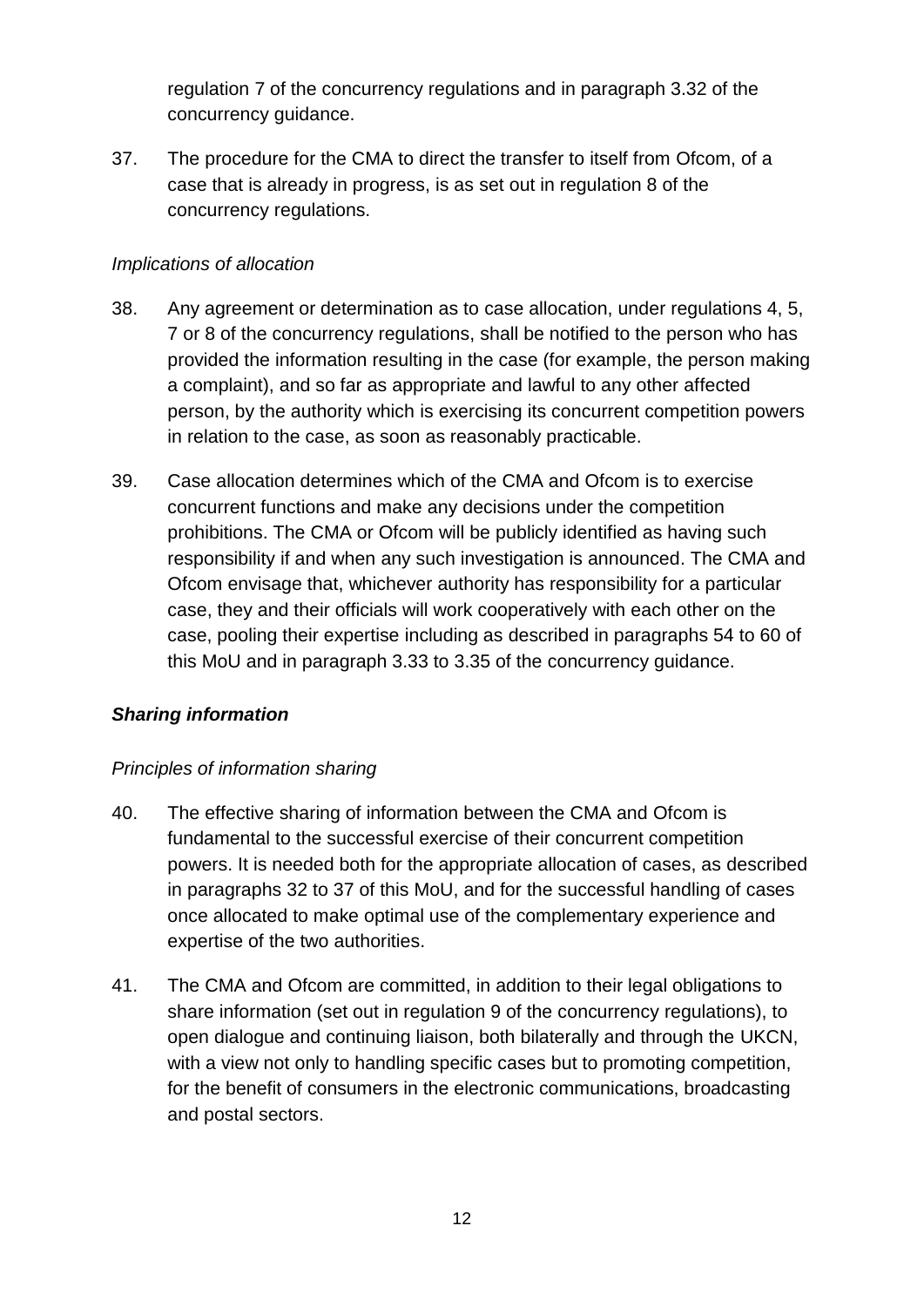#### *Information sharing mechanism – general liaison*

- <span id="page-12-1"></span>42. The CMA and Ofcom recognise the importance of meeting regularly to share information on matters relevant to competition in the electronic communications, broadcasting and postal sectors, and to keep each other abreast of relevant work which they are considering or currently undertaking.
- 43. The CMA and Ofcom will meet regularly at multiple levels, bilaterally and through the UKCN.
- 44. The CMA and Ofcom will each designate in its organisation a relationship manager at official level to take responsibility for relations between the two authorities. In each authority, the relationship manager's responsibilities will include (but not be limited to):
	- *(a)* maintaining an overview of joint projects between the two authorities and matters of mutual interest;
	- *(b)* maintaining an overview of the authority's contacts from all areas of joint working and mutual interest; and
	- *(c)* holding meetings with the relationship manager in the other authority from time to time (whether bilaterally or in the context of the UKCN) to identify potential new issues with a view to circulating information to appropriate individuals within each organisation.
- 45. The existence of relationship managers does not in any way preclude direct communication between other staff at the CMA and Ofcom.
- <span id="page-12-0"></span>46. For the purposes of sharing information pursuant to paragraph 32, ie in circumstances where the reasonable suspicion test is met, such information will be shared by the disclosing authority to the extent permitted by law and whether or not it proposes to exercise concurrent powers.<sup>13</sup> Where disclosure would be appropriate and permitted by law, the CMA and Ofcom may also share information regarding potential infringements of the competition prohibitions in advance of having reached a view as to whether the reasonable suspicion test is met. In circumstances where either the CMA or Ofcom has taken the view that a matter is not an administrative priority, irrespective of whether a view has been reached on whether the reasonable suspicion test is met, each may share the details of the matter with the other, or with any other authority which would be able to exercise concurrent

 $13$  For the avoidance of doubt, this does not entail an obligation to inform the other party if the regulator is carrying out general monitoring activity, where there is no active consideration of exercising its concurrent powers.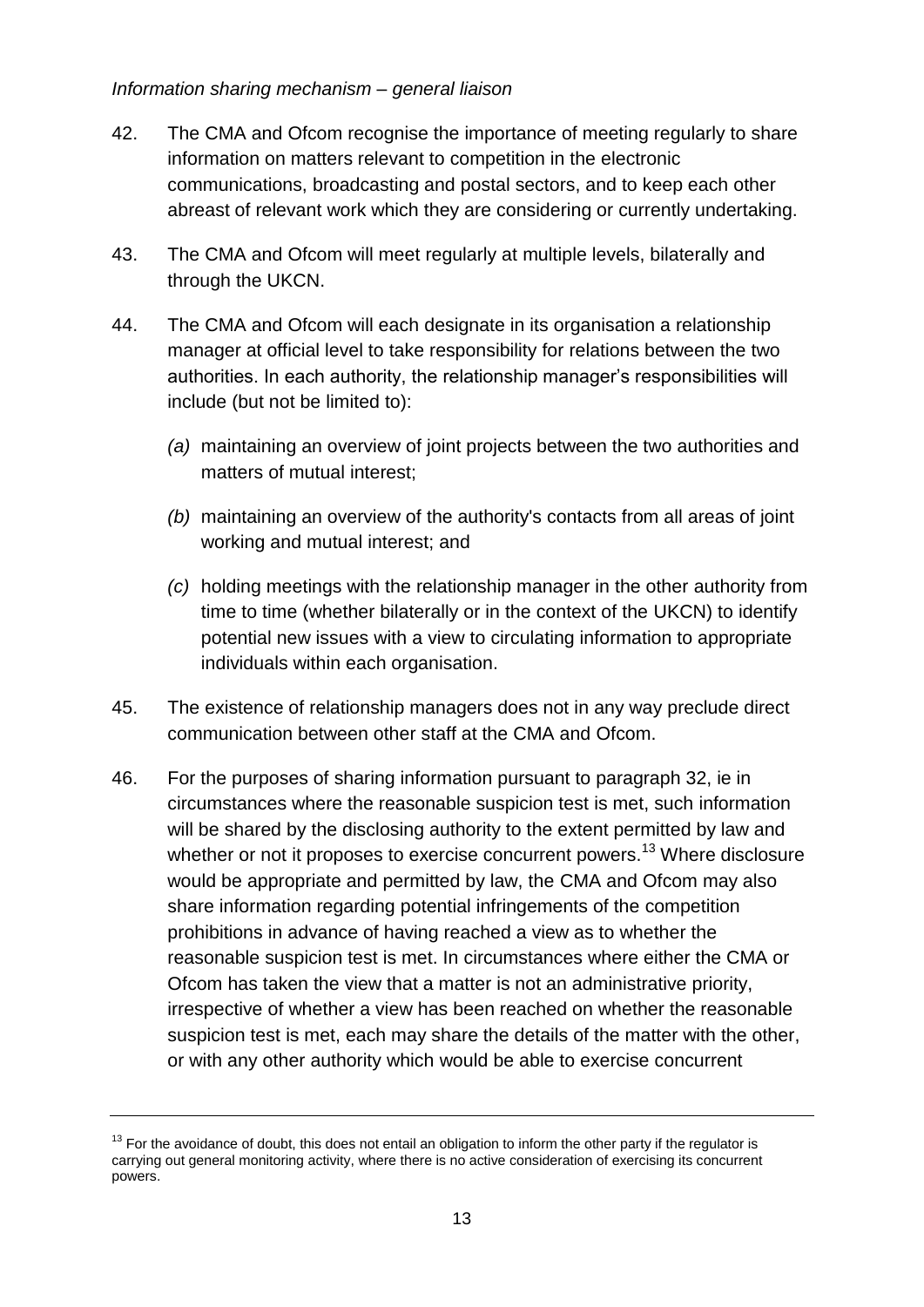competition powers in relation to that matter, to the extent permitted by law. Where leniency information is being shared under this paragraph, special considerations apply, as set out in paragraphs [52](#page-14-0) and [53.](#page-14-1)

#### *Information sharing mechanism – handling specific cases*

- 47. The procedures for information sharing for the purpose of case allocation shall be as set out in paragraphs 32 to 34 and [40](#page-11-1) to [53](#page-14-1) of this MoU.
- <span id="page-13-2"></span><span id="page-13-1"></span>48. When either the CMA or Ofcom is exercising its powers in respect of the competition prohibitions in a particular case in the electronic communications, broadcasting and postal sectors, each of them will share with the other any of the following information in its possession (to the extent permitted by law and subject to the confidentiality obligations in paragraphs [51](#page-14-2) to [53](#page-14-1) of this MoU):
	- *(a)* as a minimum, the matters referred to in regulation 9(1)(b) (j) of the concurrency regulations, and in paragraph 3.49 of the concurrency guidance, complying with the time limits specified in paragraph 3.49;
	- *(b)* all other information which it reasonably believes to be relevant for the other to carry out its functions in the conduct of the case; and
	- *(c)* in the case of the authority which is exercising the powers, reports to the other on the progress of the case of sufficient frequency and detail to enable the other to be appropriately informed; the means and frequency of such reporting will be decided on a case-by-case basis and in the light of experience as this enhanced framework of collaboration and its supporting arrangements develop over time.

#### *Information sharing mechanism – for know-how purposes*

- 49. The CMA will maintain on its webpages a central database of decisions taken in cases under the competition prohibitions with a view to having an accessible body of know-how that will help ensure the effective and consistent application of competition law. The CMA and Ofcom will, to the extent permitted by law, contribute information to that in the way best calculated to achieve that objective.
- <span id="page-13-0"></span>50. In any event, the CMA will report on cases in the regulated sectors under the competition prohibitions in the annual concurrency report which it is required under statute to issue. Further provisions on the annual concurrency report are in paragraphs [61](#page-16-1) to [63](#page-17-0) of this MoU.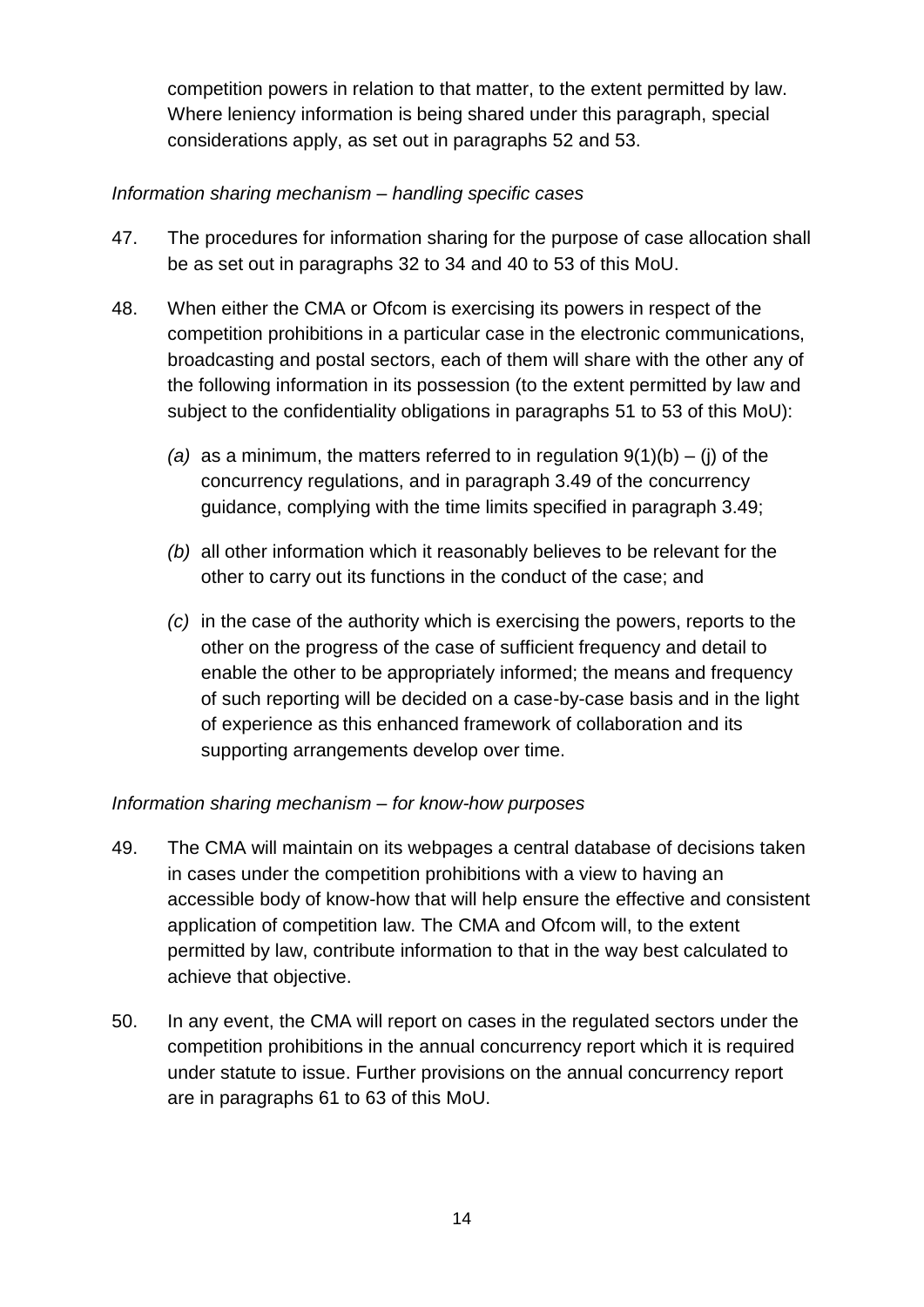#### *Information sharing – confidentiality constraints*

- <span id="page-14-2"></span>51. Any disclosure of information under paragraphs 32 to 34 and [40](#page-11-1) to [50](#page-13-0) of this MoU, and any use by the recipient of such information, shall only be to the extent permitted by law, including by reference to the provisions of Part 9 of the Enterprise Act 2002, relevant sector-specific legislative provisions and any other provisions relating to the disclosure, handling and use of information (such as the Data Protection Act 1998 and section 118 of the Financial Services and Markets Act 2000, to the extent relevant).
- <span id="page-14-0"></span>52. Prior to disclosing information to each other, the CMA and Ofcom will not generally give the person to whom the information relates prior notice of its intention to make the disclosure. However, if the CMA or Ofcom consider it necessary or appropriate to pass leniency information to each other (or to another UK authority with concurrent powers), the transmitting authority will inform the applicant or its legal adviser first. Leniency information for the purposes of this MoU is any information which came into the possession of any of the CMA, its predecessors, Ofcom or any other public authority as a direct or indirect result of having been provided in the context of an application for leniency. It includes information obtained by the transferring authority as a result of investigative measures resulting directly or indirectly from an application for leniency.
- <span id="page-14-1"></span>53. In addition to the general provisions referred to in paragraph [51,](#page-14-2) where Ofcom or the CMA receives leniency information from the other (or from another UK authority with concurrent powers) for the purpose of applying the competition prohibitions or, in the case of the CMA, the cartel offence under section 188 of the Enterprise Act 2002, that information will not be used for any other purpose. This restriction on use also applies to any information obtained by the receiving authority as a result of investigative measures relating to the competition prohibitions or the cartel offence following the receipt of leniency information from the other authority. This does not affect the use that may be made by the CMA or Ofcom of information received from other sources or if the leniency applicant's consent is obtained.<sup>14</sup> Where the provision of leniency information to either the CMA or Ofcom affords or might, under certain conditions, afford the leniency applicant, its subsidiaries or its employees protection from sanctions (including a reduction in penalties) under the leniency programme operated by that authority and that information has been

 $14$  The use restriction in this paragraph is intended to govern the use of leniency information in the context of the concurrency arrangements. It is not intended to prevent the disclosure of such leniency information by either one of the CMA or Ofcom to the other (to the extent permitted by [Part 9](http://www.legislation.gov.uk/ukpga/2002/40/part/9) of the Enterprise Act 2002 and in accordance with [Leniency and no-action applications in cartel cases:](https://www.gov.uk/government/publications/leniency-and-no-action-applications-in-cartel-cases) OFT1495) for purposes other than the application of the competition prohibitions or the cartel offence. However, any such disclosure of leniency information would only be likely to be justified in exceptional circumstances, given the strong public interest in maintaining the incentives for undertakings and, in the case of the cartel offence, individuals to apply for leniency.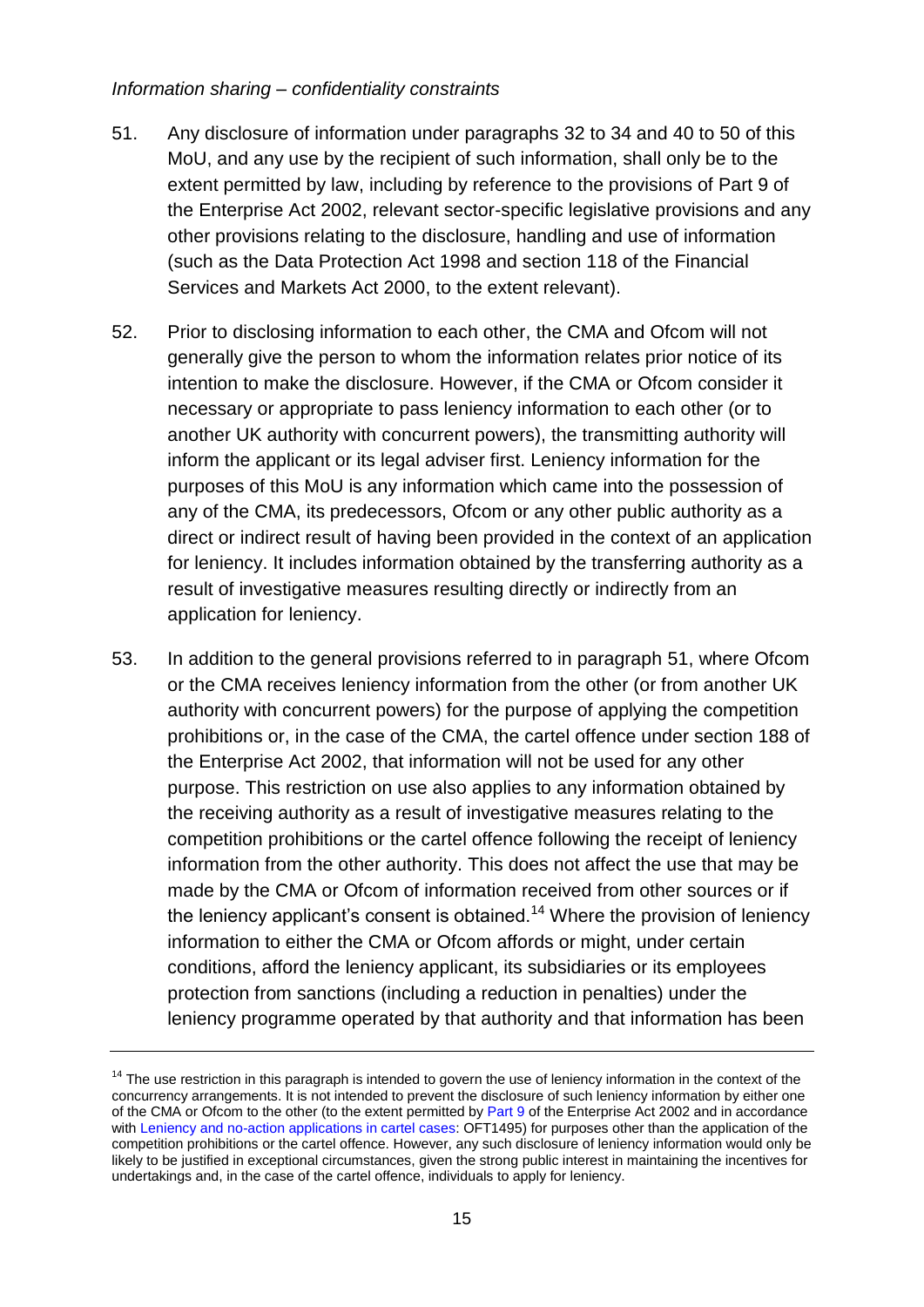passed to another authority, the receiving authority shall afford the leniency applicant, its subsidiaries or its employees no lesser protection.

### *Pooling resources*

- <span id="page-15-0"></span>54. Paragraph 26, above, and the concurrency guidance, provide for support to be provided by the supporting authority to the investigating authority when it is exercising its concurrent powers in a case. The CMA and Ofcom will endeavour, so far as is reasonably practicable and permitted by law, and in the light of their respective ongoing priorities and resource availability at the time, to share their resources with each other in the interests of the effective enforcement of competition law in the electronic communications, broadcasting and postal sectors, and more generally the promotion of competition for the benefit of consumers in those sectors, and to ensure that their resources and expertise are used most efficiently for that purpose. This is subject to the proviso that, as stated in paragraph [5,](#page-4-0) this does not apply in relation to the function of the CMA in its role of considering appeals against, or references related to, proposed action by Ofcom under the sectoral statutes.
- 55. As a consequence, where it has been agreed or determined that one of the authorities is to exercise its concurrent competition powers in relation to a case, that authority will, to the extent that there are reasonable resources available, receive appropriate practical assistance and support from the other in the handling of the case, as agreed on a case by case basis.

#### *Secondments of staff*

- 56. One means of the practical assistance and support that might be given, as referred to in paragraph [54](#page-15-0) and 55 of this MoU, is the secondment of staff, in accordance with regulation 10 of the concurrency regulations and paragraphs 3.33 and 3.34 of the concurrency guidance.
- 57. The CMA and Ofcom agree that secondments may, on a case-by-case basis, be appropriate for this purpose, and will endeavour to meet each other's requests for secondments to the extent that they are reasonable and resources permit; this may include making provision for any secondee to be available to work for part of his or her time at his or her existing employer during the course of the secondment, for example on such cases that are in progress.
- 58. Requests for secondments should be made by the relationship manager of one authority to the relationship manager of the other, setting out the following information: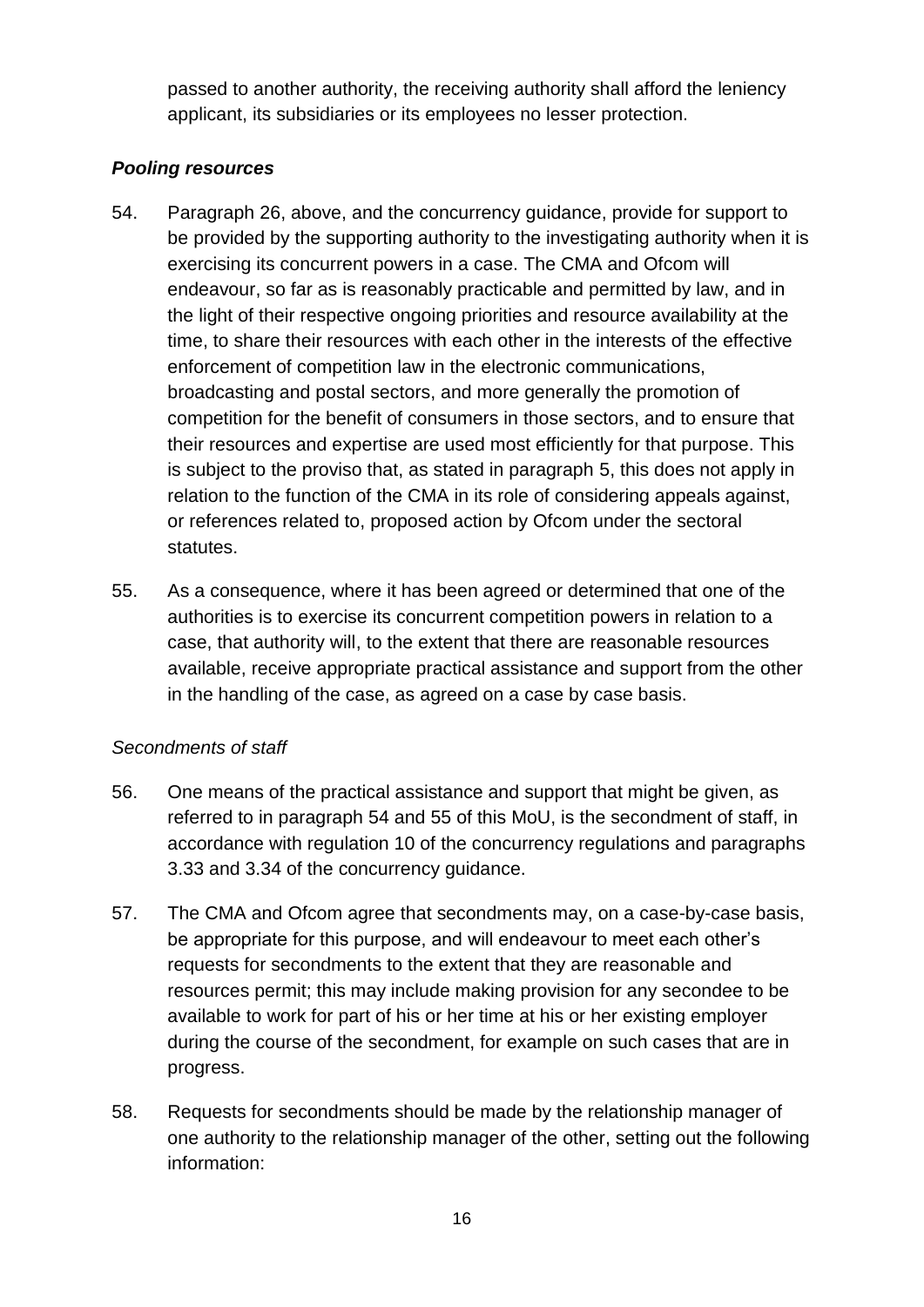- *(a)* The number of secondees requested.
- *(b)* The period for which each one is requested.
- *(c)* The level of seniority of each one.
- *(d)* The nature of the expertise or experience of each one.
- *(e)* The proposed payment arrangements.
- *(f)* A brief explanation of why the resource requested cannot adequately be met by deployment of staff from within the requesting authority.

### *Other mutual support*

- 59. In addition to the sharing of information, expertise, experience and the secondment of staff, the CMA and Ofcom will provide each other with more informal forms of support to enable them to carry out their competition law functions in relation to the electronic communications, broadcasting and postal sectors – in each case to the extent that it is appropriate and permitted by law, and that resources permit – including (but not limited to):
	- *(a)* answering specific queries from time to time;
	- *(b)* providing information or views on a specific sector or market, or an area of competition law or policy; and
	- *(c)* providing training on a specific sector or market, or an area of competition law or policy.
- <span id="page-16-0"></span>60. Such support may be requested and provided in connection with a specific case or with the promotion of competition more generally.

### *Annual concurrency report*

<span id="page-16-1"></span>61. The CMA is required by statute to publish a report every year, starting after its first year of operation in 2014/15,<sup>15</sup> containing an assessment of how the concurrency arrangements between the CMA and the sectoral regulators, as regards both the competition prohibitions and the market provisions, have operated during the year. This MoU refers to that report as the annual concurrency report. There is further provision on the annual concurrency report in paragraphs 3.55 to 3.62 of the concurrency guidance.

<sup>&</sup>lt;sup>15</sup> Enterprise and Regulatory Reform Act 2013 [Schedule 4](http://www.legislation.gov.uk/ukpga/2013/24/schedule/4/enacted) paragraph 16.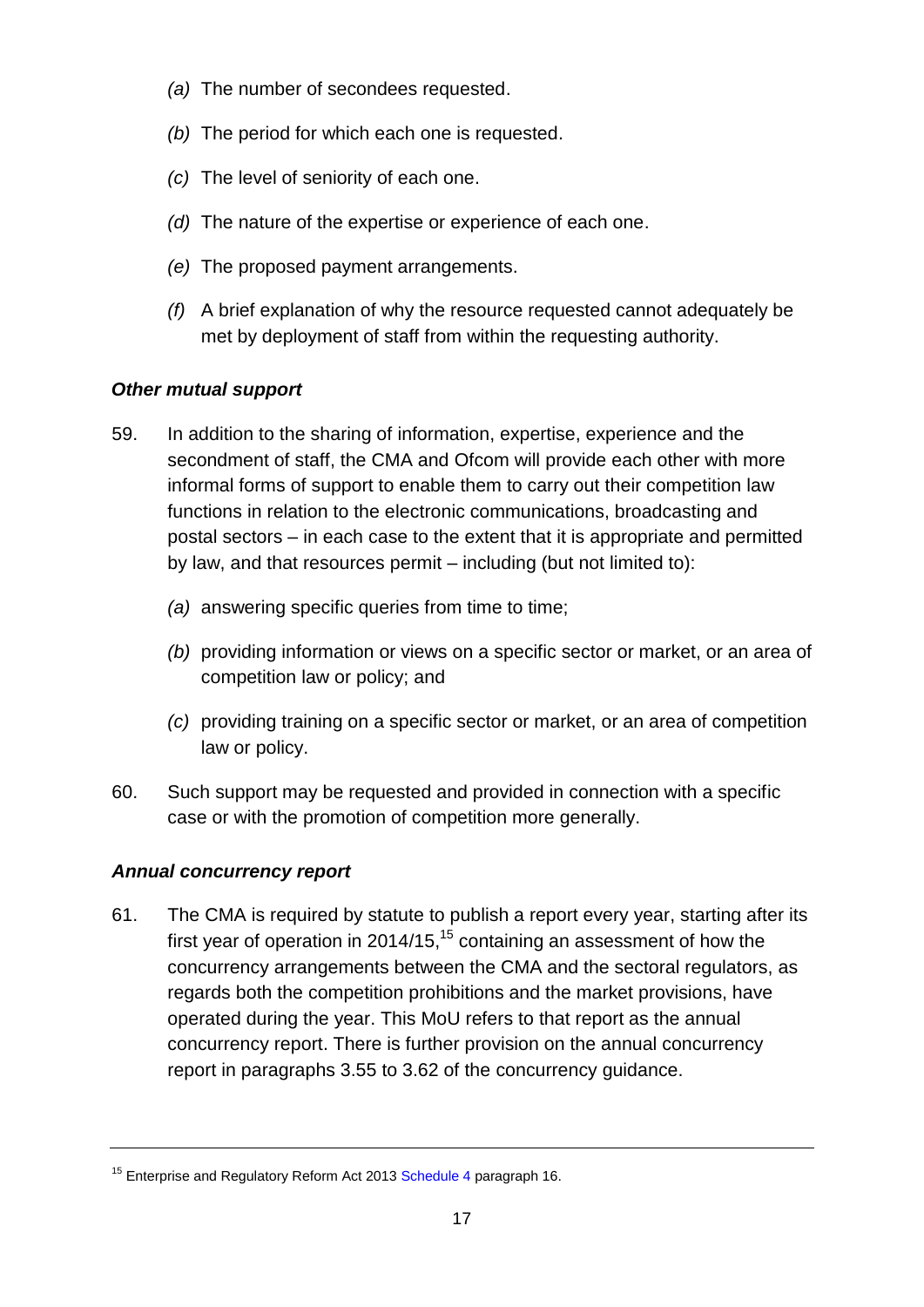- <span id="page-17-1"></span>62. The CMA will consult, and cooperate with, Ofcom and with other sectoral regulators in preparing the annual concurrency report. In connection with this, the CMA will:
	- *(a)* prepare a draft of the annual concurrency report that it will send to Ofcom and other sectoral regulators seeking comments or suggestions on the content or conclusions of the annual concurrency report and giving them adequate time to comment or make suggestions;
	- *(b)* take account of any comments or suggestions it receives from Ofcom and other sectoral regulators and the CMA may seek further clarification on those comments or suggestions as appropriate;
	- *(c)* prepare a final version of the annual concurrency report for publication that takes account of its consultation of Ofcom and other sectoral regulators as appropriate; and
	- *(d)* make the annual concurrency report available on the CMA webpages.
- <span id="page-17-0"></span>63. Ofcom will cooperate with the CMA in the preparation of the annual concurrency report including (but not limited to) by way of:
	- *(a)* providing information and data on general market conditions and on the application of the competition prohibitions and the market provisions in the electronic communications, broadcasting and postal sectors;
	- *(b)* responding to reasonable requests for information and data; and
	- *(c)* providing to the CMA any comments and suggestions it may have in connection with the process described in paragraph [62](#page-17-1) of this MoU;

in each case promptly so as to facilitate the timely production and publication of the annual concurrency report.

#### *Voluntary redress schemes*

64. In cases relating to investigations under the competition prohibitions in the electronic communications, broadcasting and postal sectors, both the CMA and Ofcom have the power to approve voluntary redress schemes. When either authority proposes to exercise these powers, it shall liaise with the other authority as appropriate and will have regard to its own guidance.<sup>16</sup>

<sup>&</sup>lt;sup>16</sup> The CMA's guidance on th[e approval of voluntary redress schemes](https://www.gov.uk/government/publications/approval-of-redress-schemes-for-competition-law-infringements) (CMA40) states at footnote 7: 'The CMA expects that regulators will take this CMA guidance into account when producing their own guidance on the approval power.'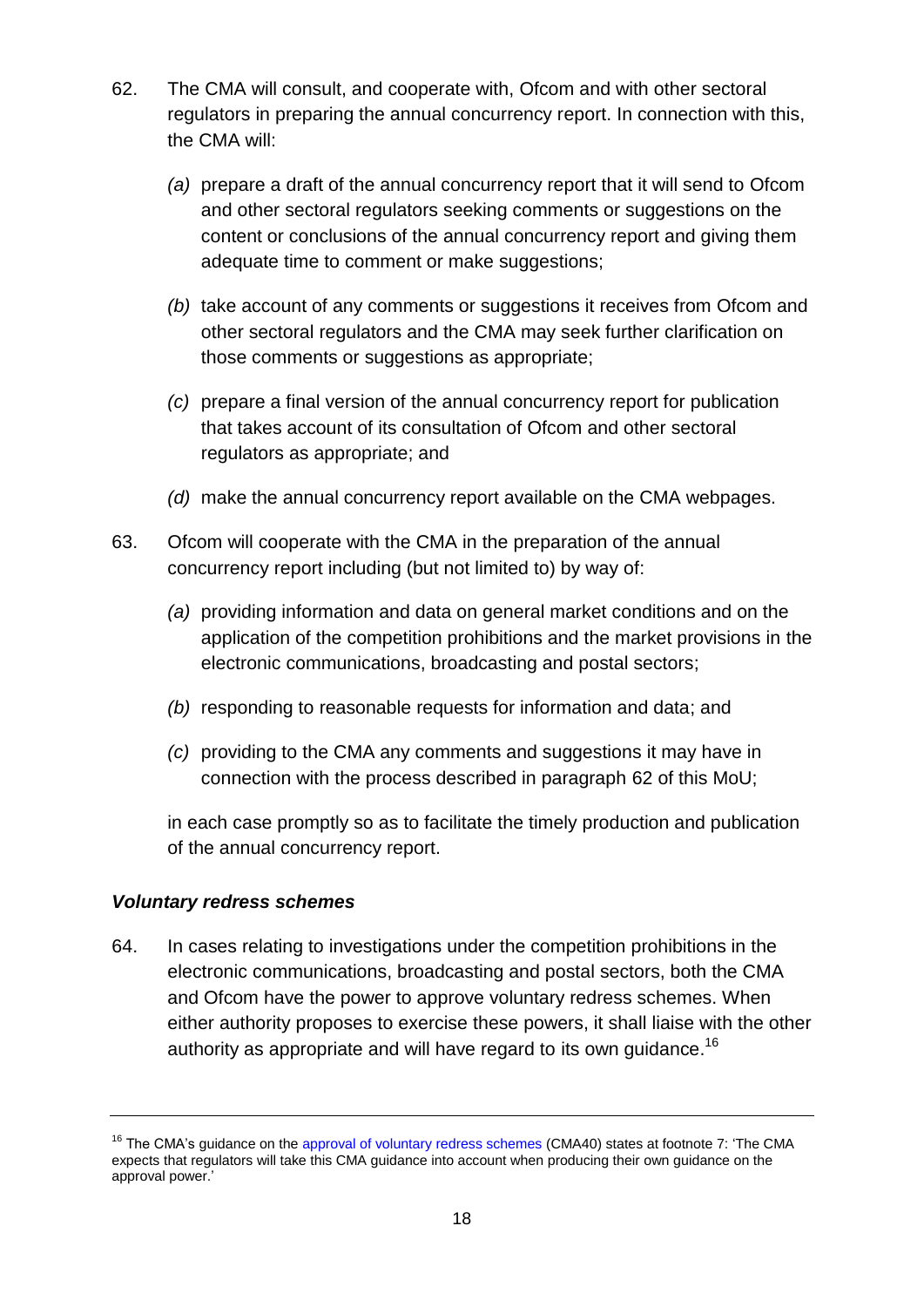#### *Short form opinions*

65. The CMA shall inform Ofcom following an initial enquiry for a short form opinion relating to the electronic communications, broadcasting and postal sectors. Where the CMA is considering providing such an opinion, it will discuss with Ofcom before deciding to do so. If the CMA then decides to produce an opinion, it will engage with Ofcom, the nature and degree of that engagement to be considered on a case-by-case basis. In all cases, the CMA will give Ofcom the opportunity to provide comments on a draft opinion.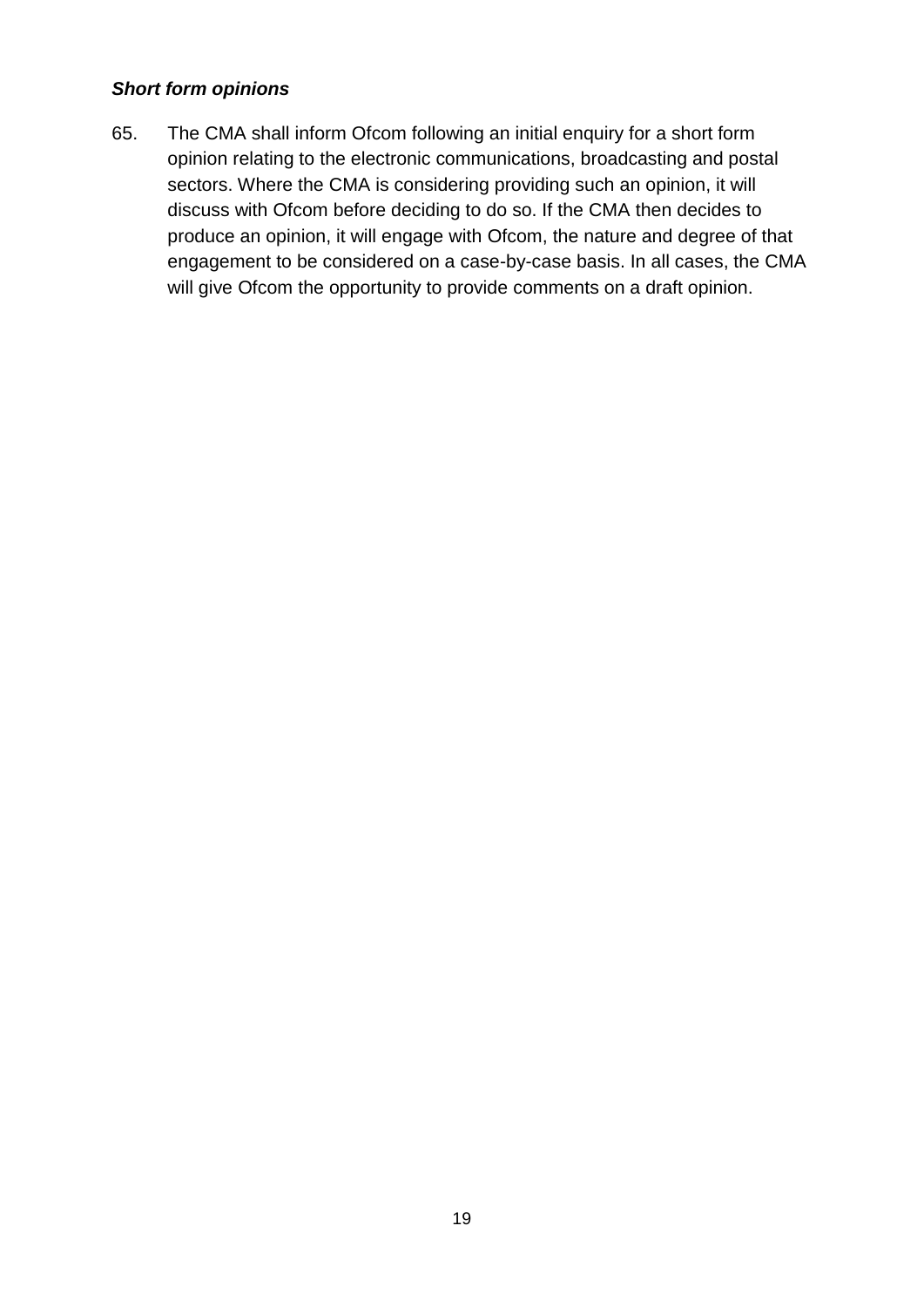# <span id="page-19-0"></span>**Part B – Cooperation in relation to the market provisions: market studies and market investigations (Enterprise Act 2002)**

#### *How concurrency works under the market provisions*

- 66. Ofcom has the power, concurrently with the CMA, to carry out market studies, to make market investigation references, agree undertakings in lieu of a reference and make recommendations to the government in relation to the electronic communications, broadcasting and postal sectors under Part 4 of the Enterprise Act 2002 (as do other sectoral regulators in relation to the sectors for which they are responsible).
- 67. Under the Enterprise Act 2002, the CMA and Ofcom may, in relation to the electronic communications, broadcasting and postal sectors, undertake market studies, and may make market investigation references to the Chair of the CMA for the constitution of a CMA group to conduct an in-depth market investigation into single or multiple markets for goods or services in the UK. The purpose of these investigations is to examine the market(s) and (where required) implement appropriate remedies where the CMA determines that the structure of the market(s) or the conduct of the suppliers or customers is harming competition.
- 68. When making a reference, the CMA or Ofcom, as applicable, must have reasonable grounds for suspecting that any feature or combination of features of a market or markets in the UK prevents, restricts or distorts competition in relation to the supply or acquisition of any goods or services in the UK (or in a part of the UK).
- 69. The cooperation between the CMA and Ofcom provided for in this Part B shall not extend to conduct that could reasonably be expected to impair the impartiality or the fairness of the CMA panel in conducting market investigations.

#### *Super-complaints*

- 70. Section 11 of the Enterprise Act 2002 provides for a super-complaint to be made by a designated consumer body that any feature, or combination of features, of a market in the UK for goods or services is or appears to be significantly harming the interests of consumers.
- 71. Ofcom has a duty to respond to super-complaints made to it under the Enterprise Act 2002 if the complaint concerns the electronic communications, broadcasting and postal services sector.